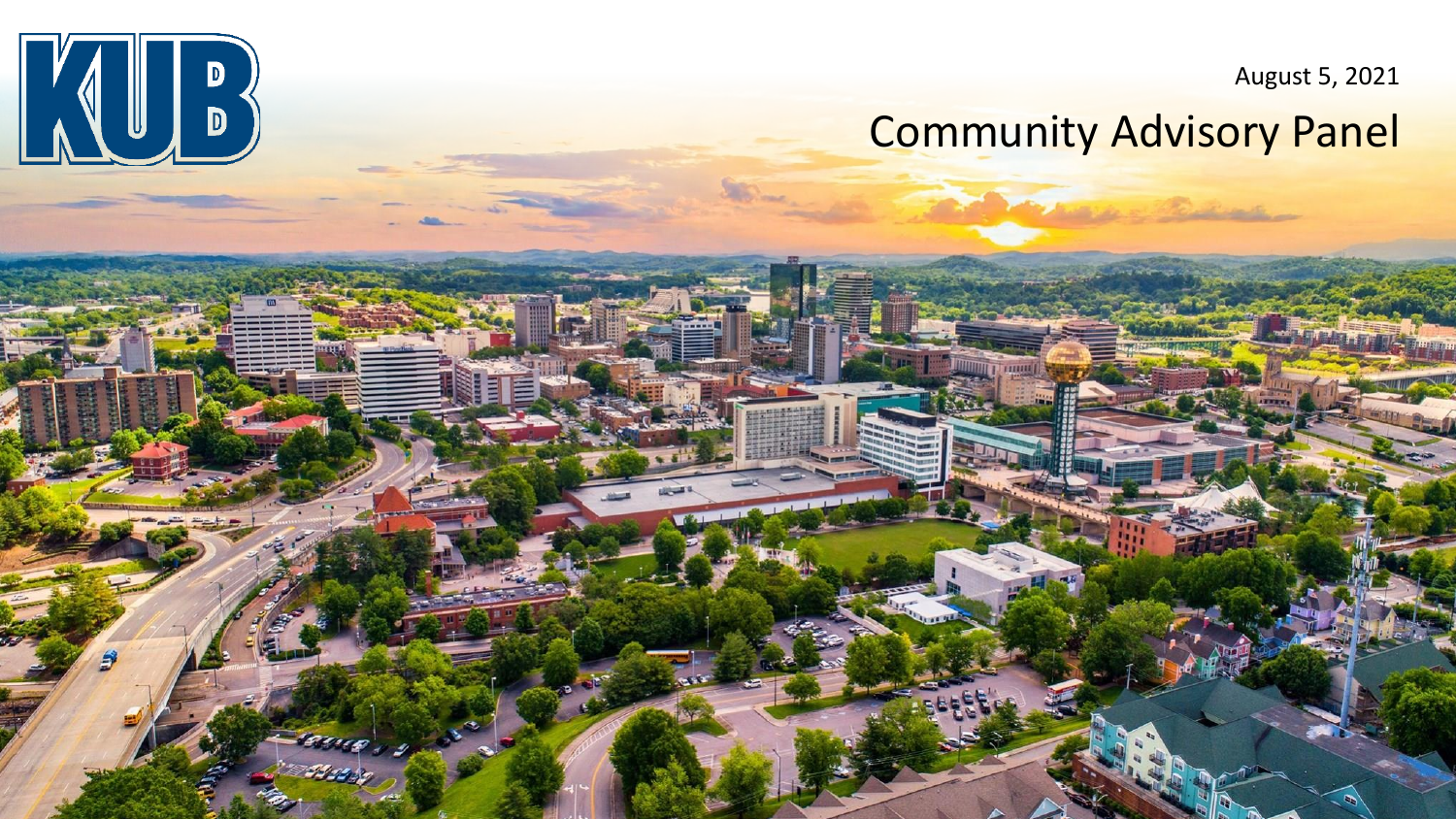#### Meeting Agenda

- Panel survey results and agenda planning
- Broadband discussion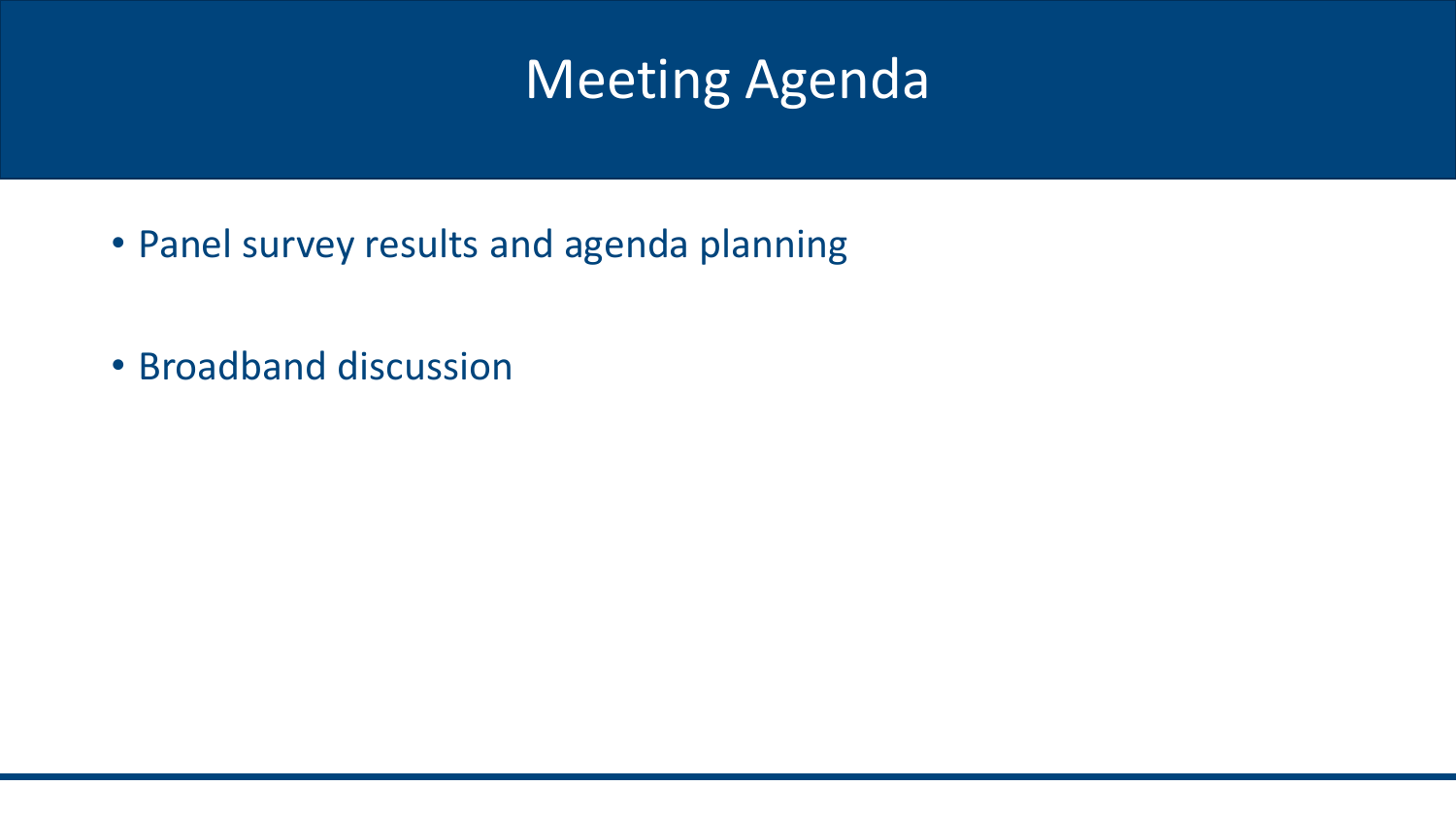### Input on KUB Facility Tour

- 100% of survey responses in favor of a tour
- Majority preferred weekday
- Tour length of no more than 4 hours seemed to be preferred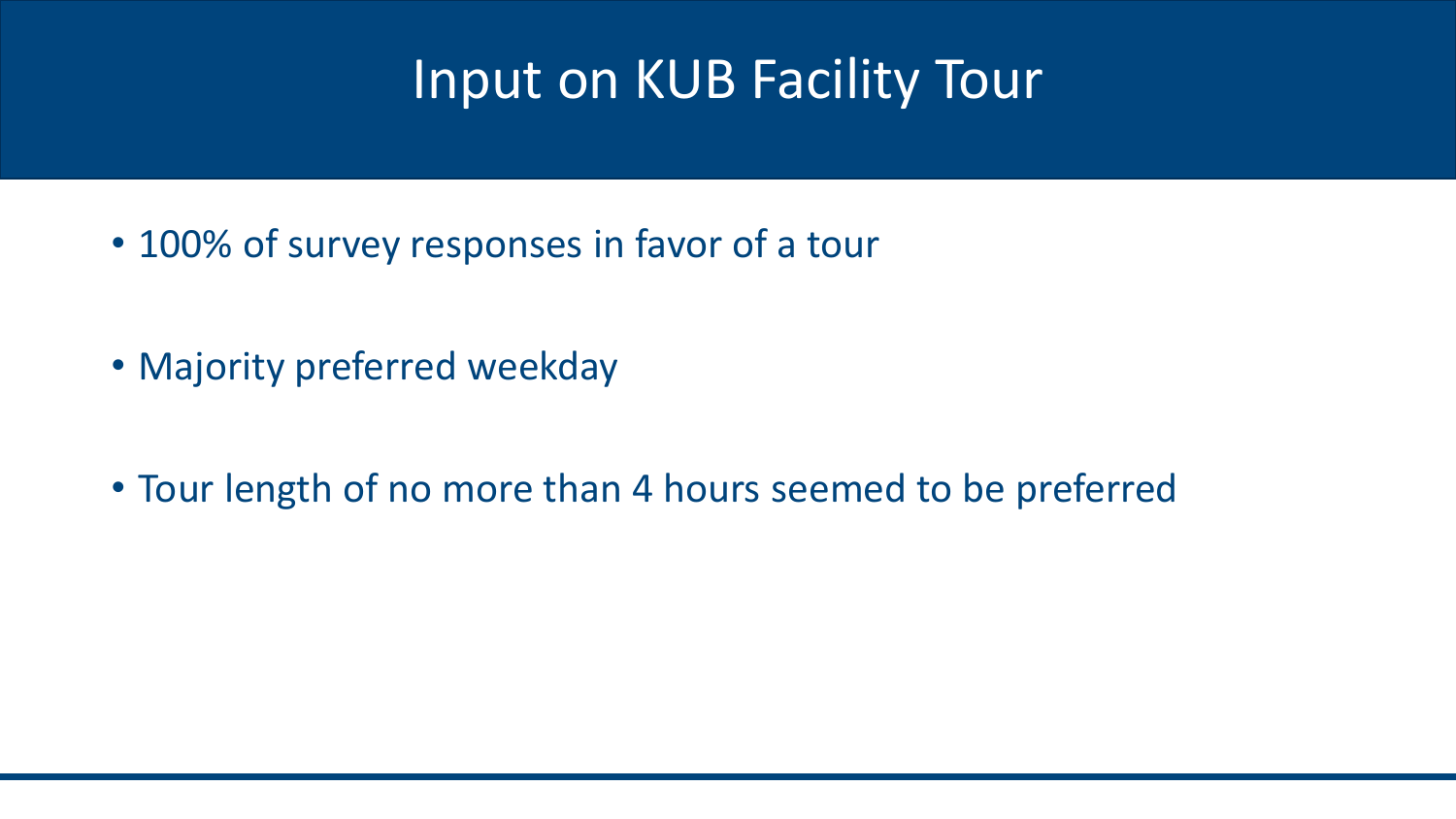# Interest In Survey Topics

*(weighted average by topic)*

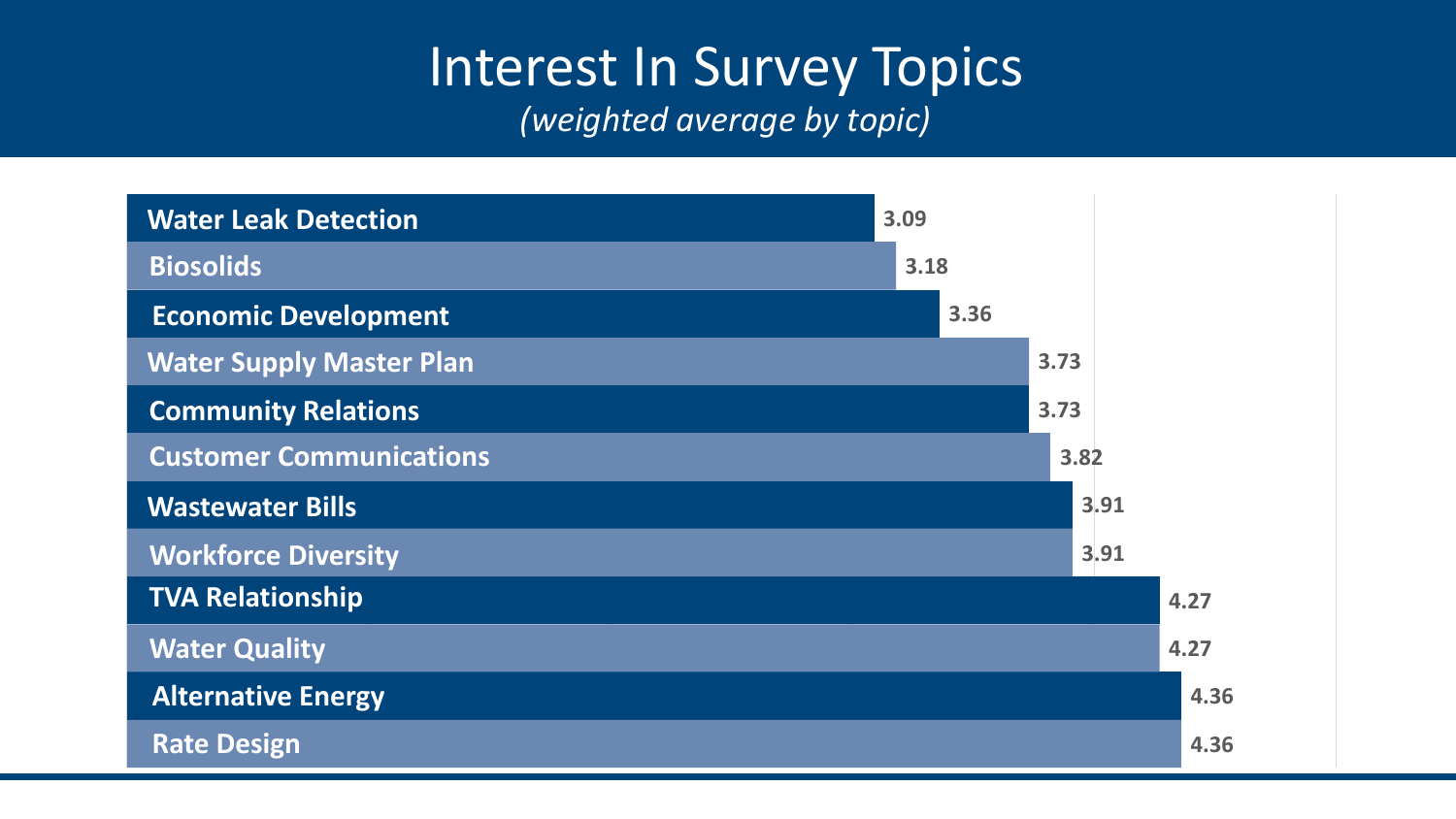#### Additional Feedback on Discussion Topics

Broadband

Low-income customer support

Service reliability and peak demand management

Natural gas emissions management

Renewable energy

Rate schedules and design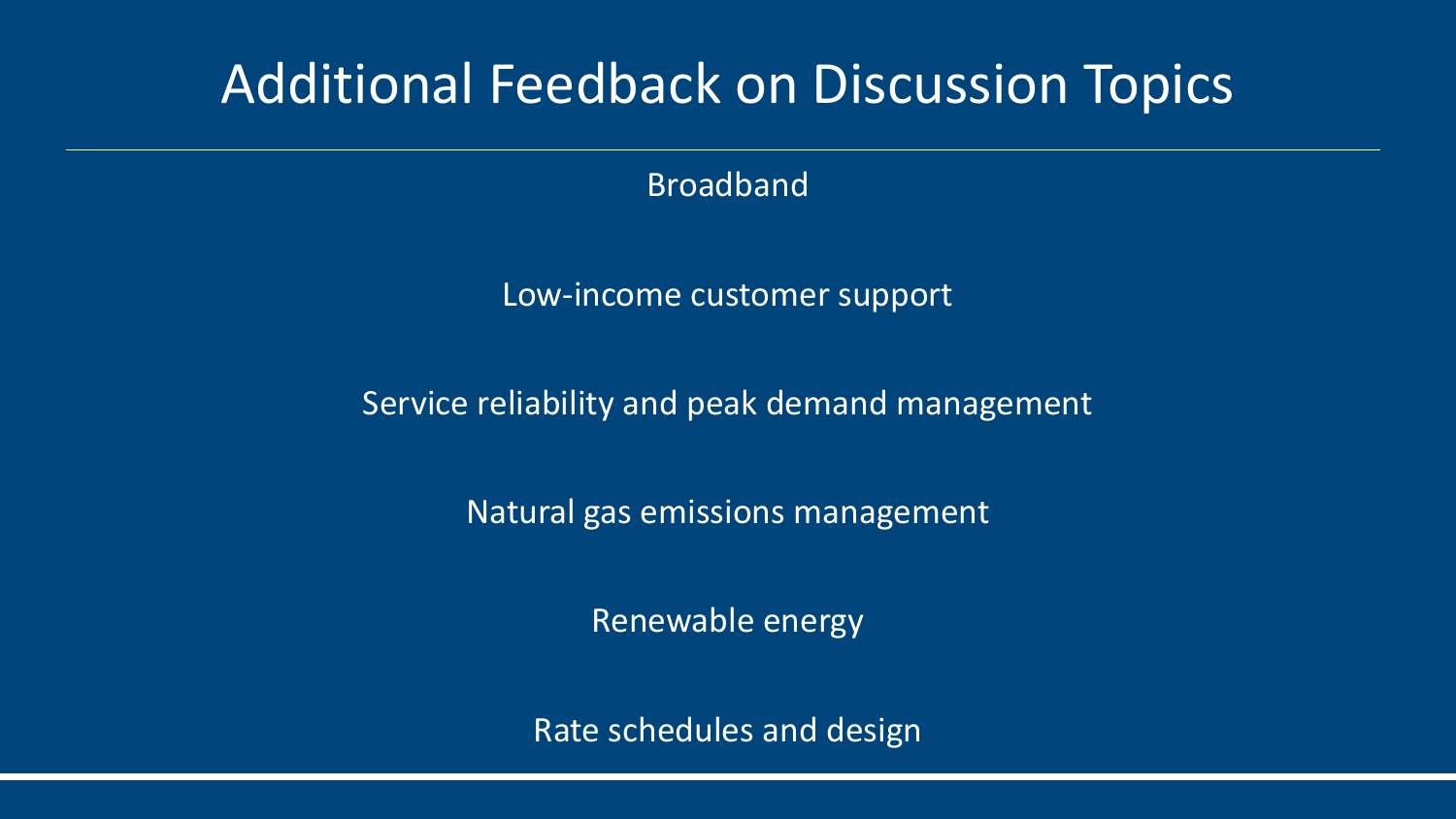### Discussion of Future Agenda Plans

- Current schedule:
	- Tour date to be determined
	- October 2021
	- December 2021
- How often does panel want to meet?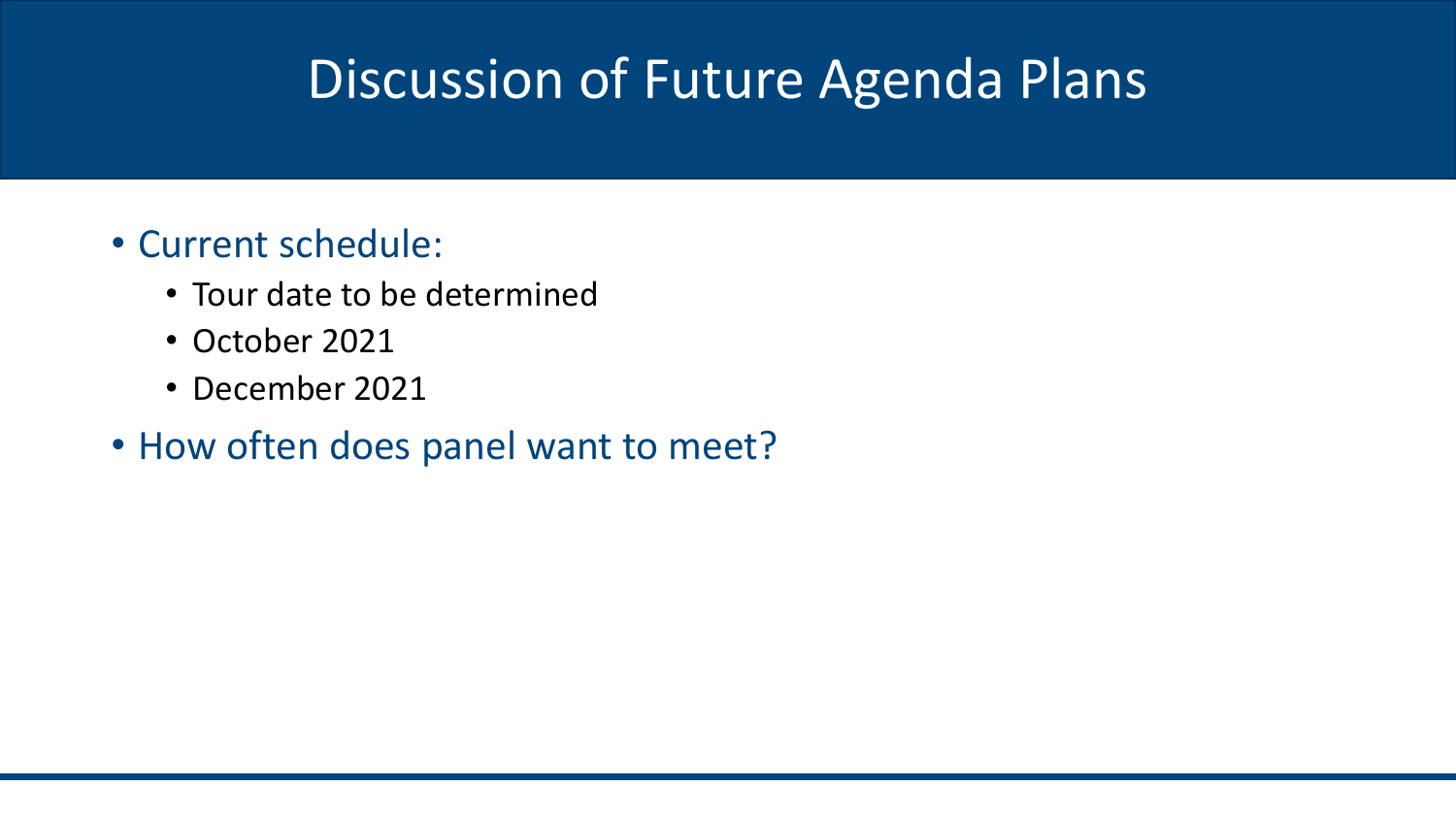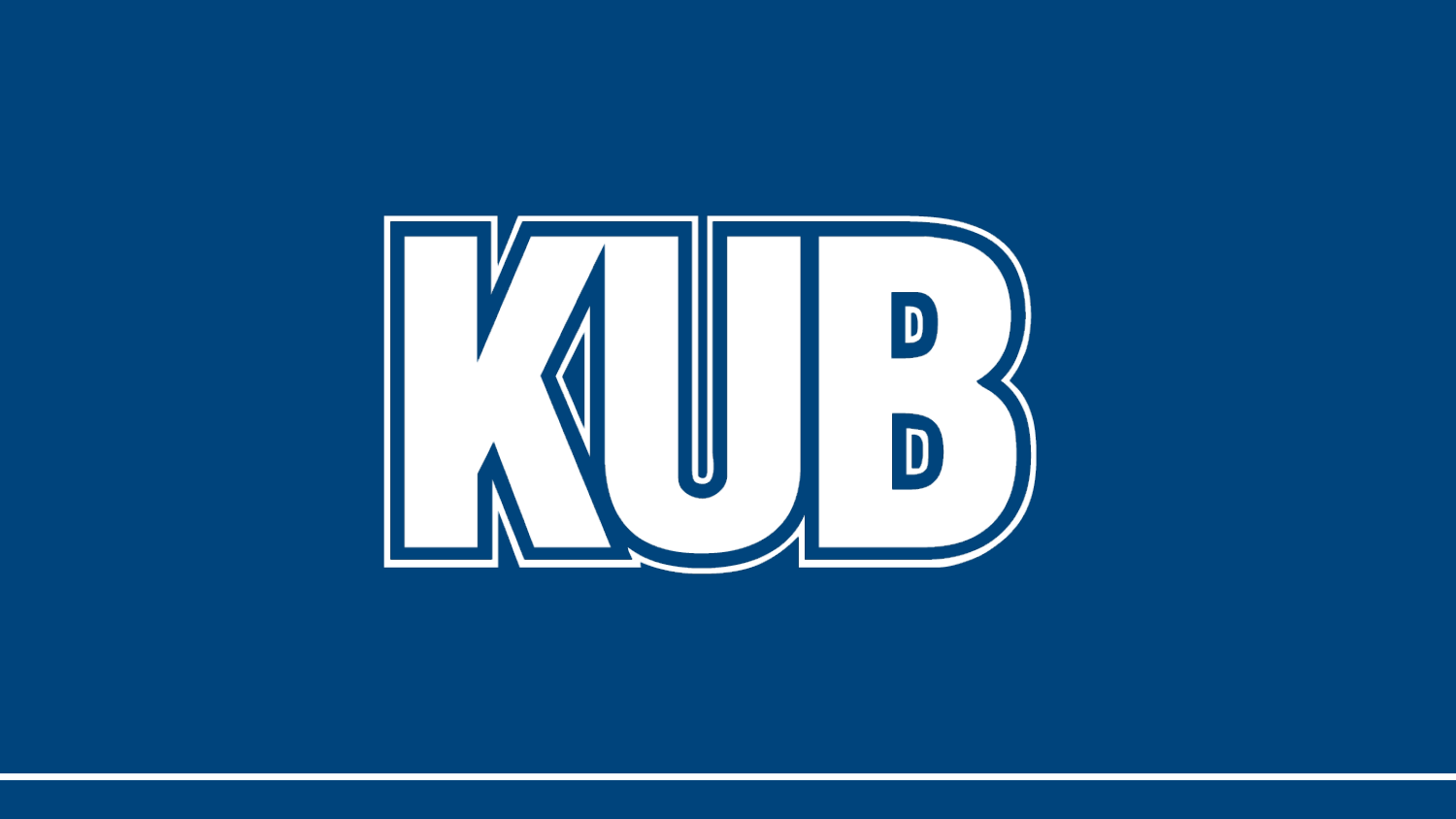

August 5, 2021

#### KUB Broadband Services Jamie Davis, VP Fiber Deployment and Chief Technology Officer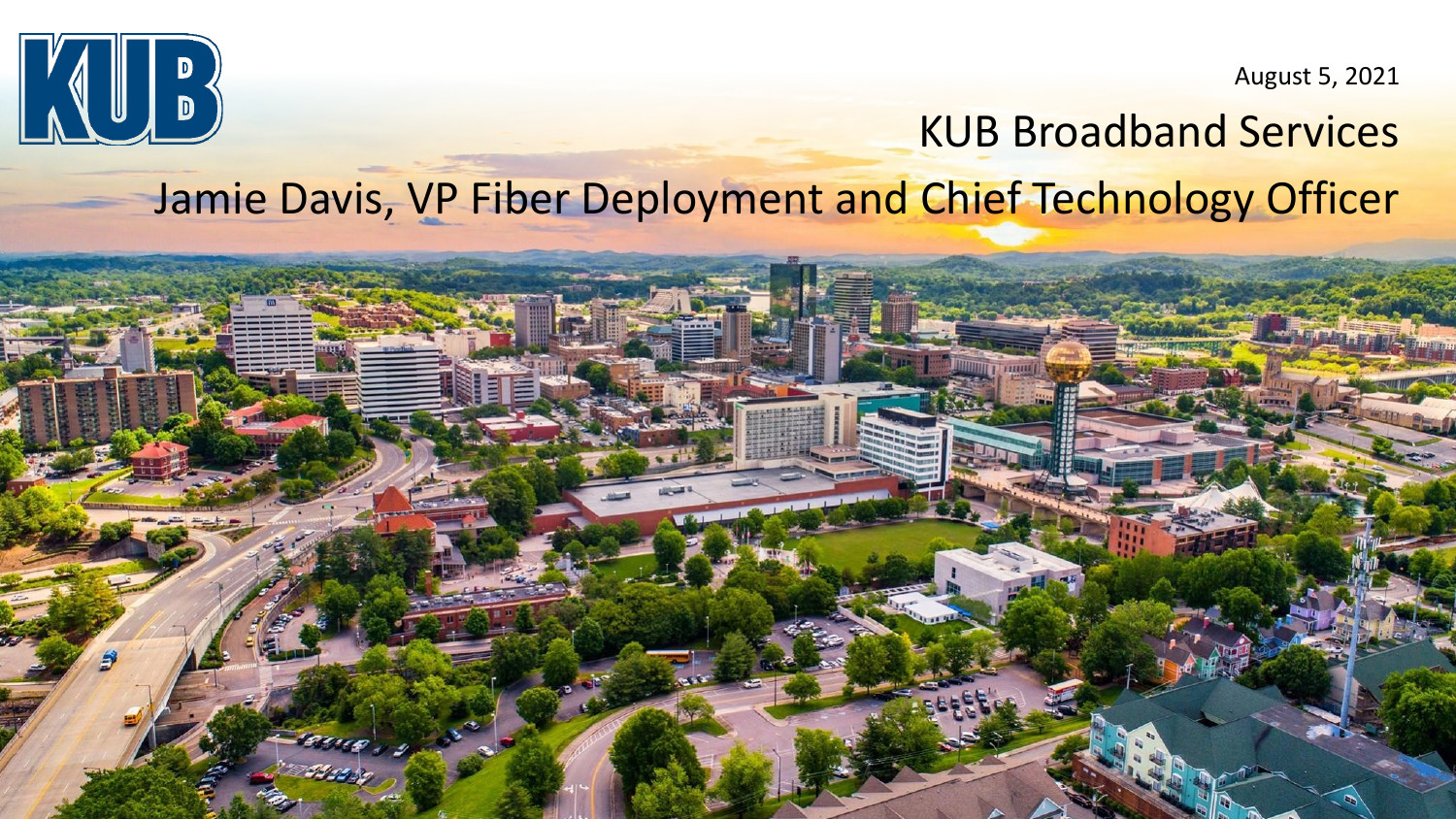## Progress to Date

- Initial presentation to CAP in February
- Board approval of business plan in March
- Regulatory approval in May
- Public hearings in May
- Board approval to proceed June 17
- Council approval to proceed June 29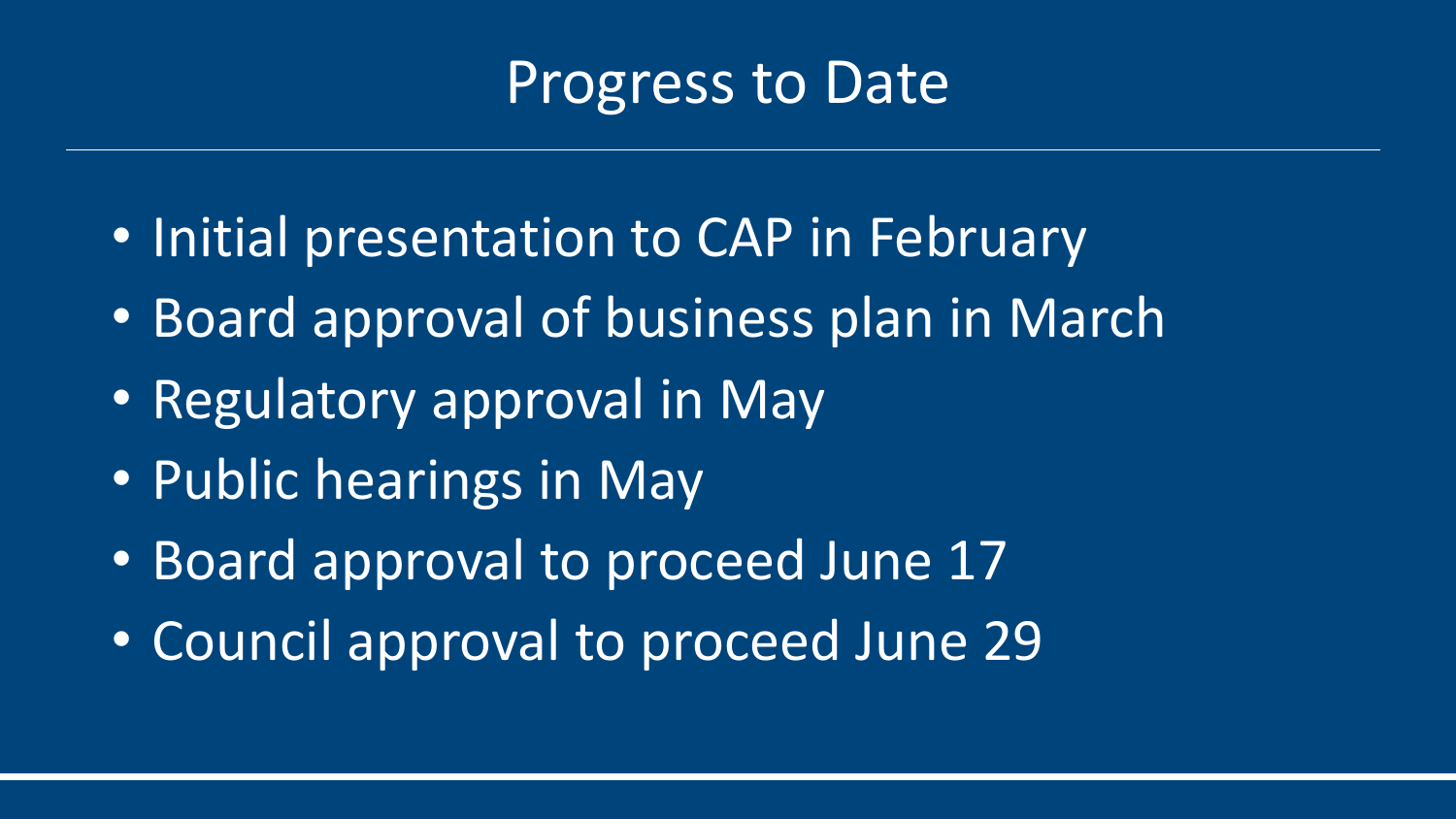# What's Next – Buildout Plans and Costs

- 5,000 miles of distribution fiber
- Seven-year schedule
- \$702M in new electric system costs over 10 years
- Rates action in August and September
- Deployment planning underway
- Low Income program development underway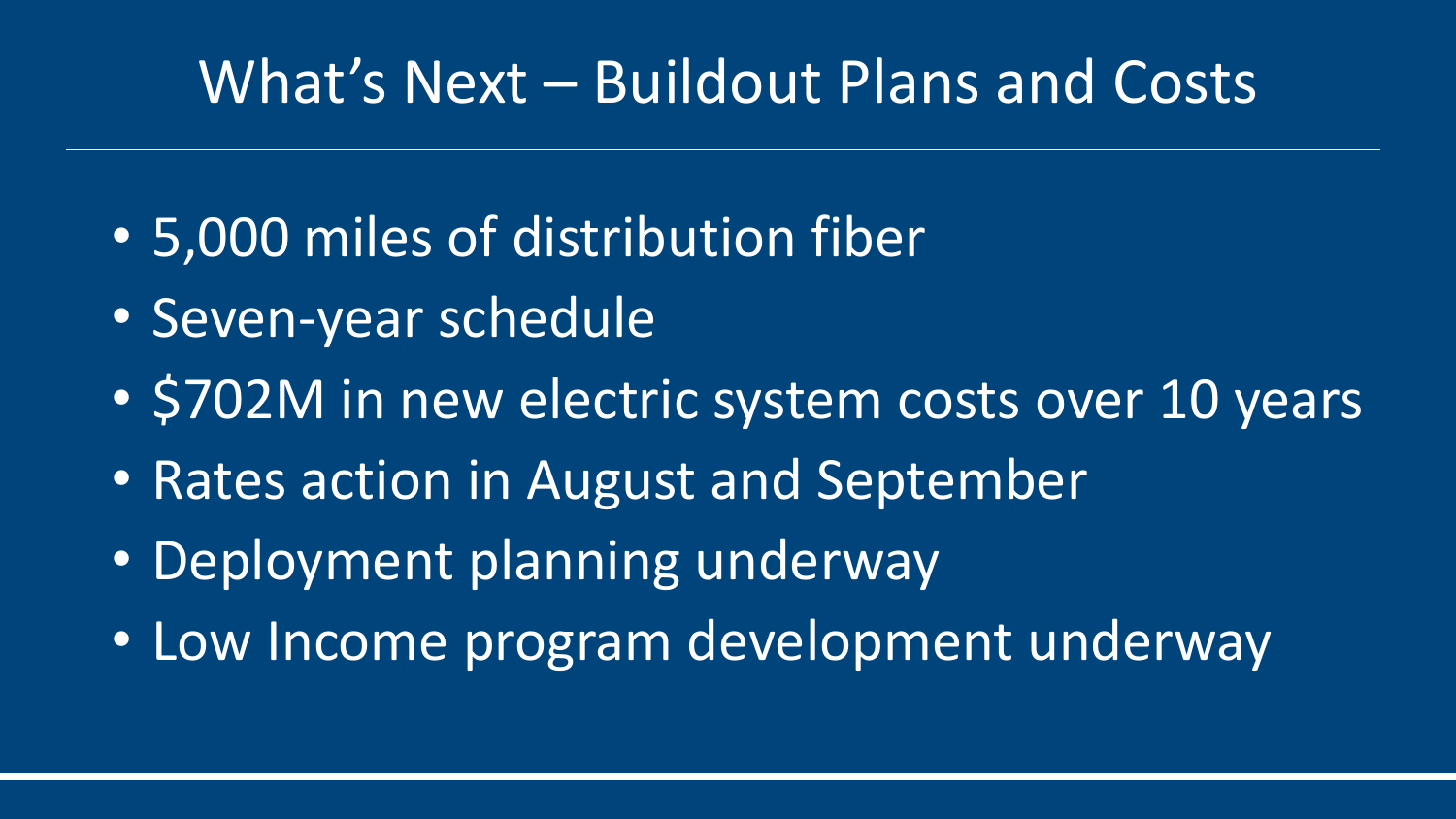## Electric Rate Forecast

• Three 3% rate increases in 2022, 2023 and 2024

- Century II electric system improvements
- High speed fiber network
- No rate increases planned for the following seven years

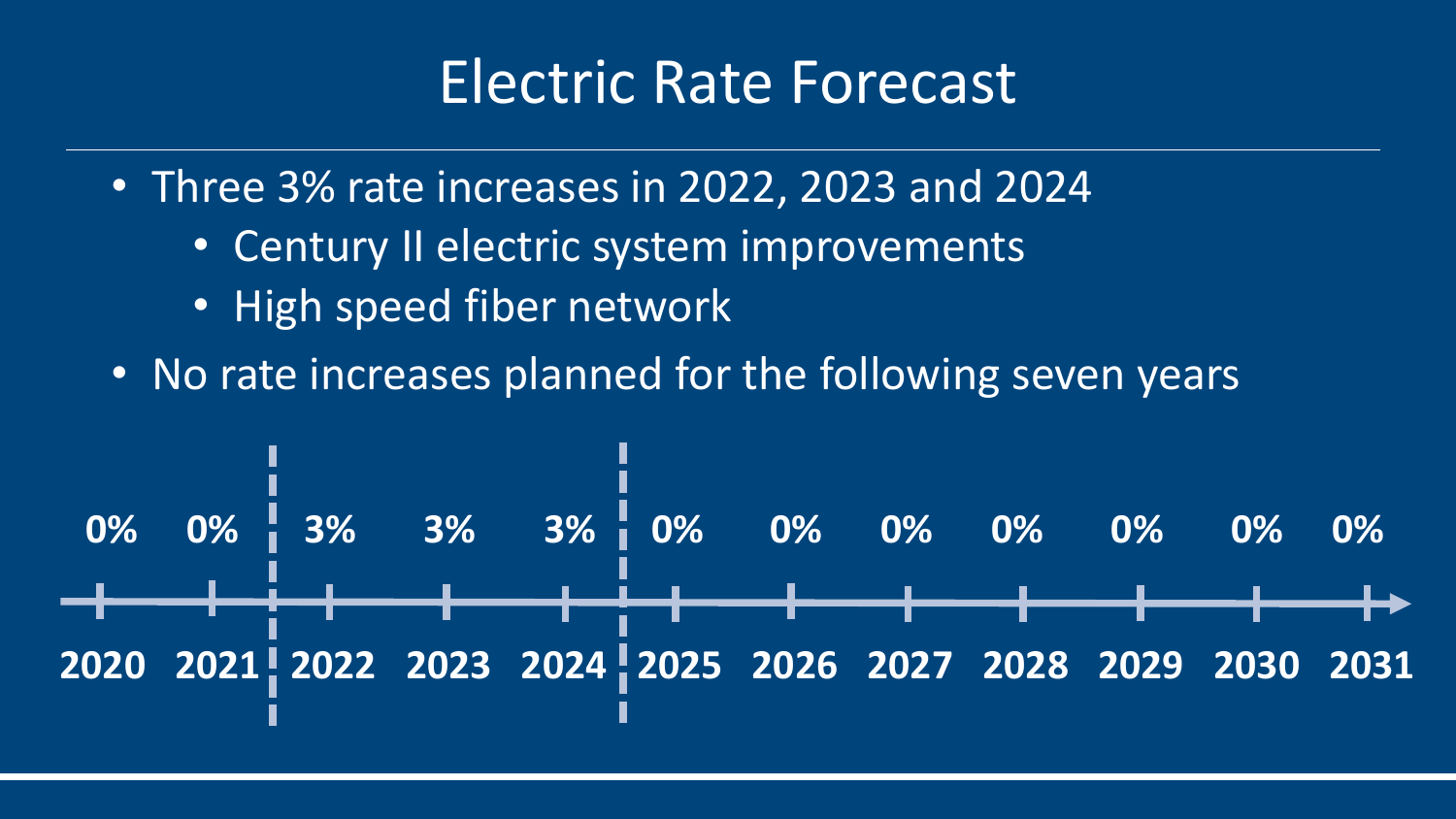# Deployment Plan

- Constructability start where current fiber exists
- Focus on reliability poor performing electric circuits
- Focus on underserved
	- Low-density areas
	- High-density areas with limited access
- *What do you think?*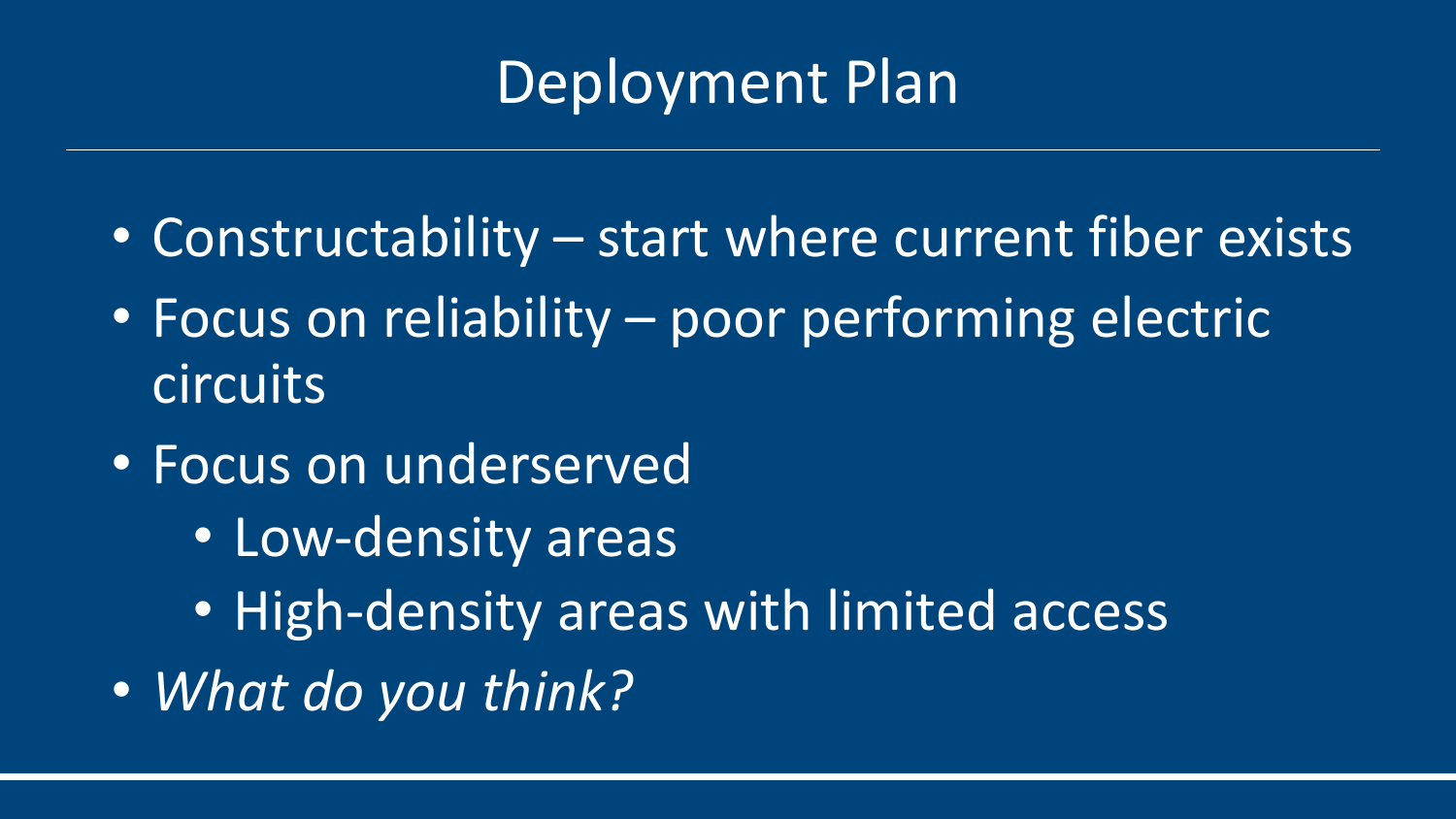## Community Low Income Internet Plan

• Modeled on EPB's EdConnect program

- Targets children in free/reduced lunch
- Funded by the community, with help from EPB
- KUB and City committed to developing a program
- Council specifically asked for CAP involvement
- *What do you think?*